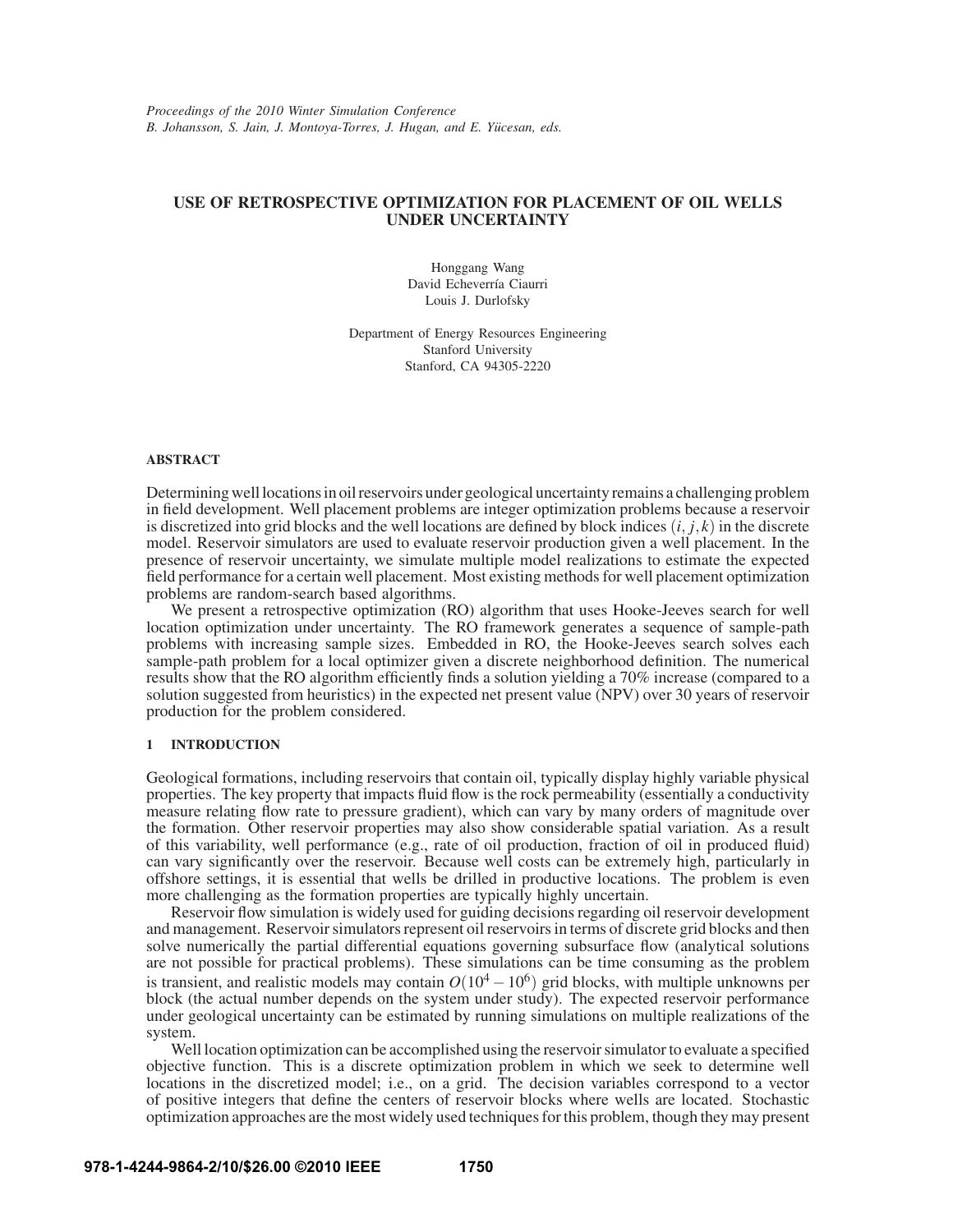slow convergence. See, e.g., Yeten (2003), Onwunalu and Durlofsky (2010), Sarma and Chen (2008) and Bangerth et al. (2006). In addition, although some investigators have incorporated geological uncertainty in the optimizations, there does not yet appear to be a computationally efficient means of optimizing under uncertainty.

In this paper, we present a new procedure for optimizing the locations of new wells under uncertainty. The procedure entails a discrete Hooke-Jeeves (HJ) (Hooke and Jeeves 1961) search algorithm embedded in a retrospective optimization (RO) framework. HJ search is a gradient-free direct search algorithm that seeks improved solutions in coordinate and pattern directions. Jin and Schmeiser (2003) presented an RO framework for continuous stochastic optimization. Wang and Schmeiser (2008) extended the continuous RO to discrete retrospective optimization (DRO). RO algorithms generate a sequence of sample-path problems with the sample sizes asymptotically increasing to infinity. The objective function of each sample-path problem is approximated by the sample average of the system performance. The sequence of such sample-path objective functions converges to the true objective function in the original problem as the sample size approaches infinity. In the RO framework, the initial solution for the current sample-path problem is simply the returned solution from the previous sample-path problem. In early sample-path iterations, RO algorithms do not require excessive computation because the sample sizes are small. In late iterations, RO algorithms are still reasonably efficient because the initial solutions are (expected to be) closer to the optimum.

This paper is structured as follows. In the next section we introduce the main well location optimization problem. The retrospective optimization algorithm is described in Section 3, and applied to a reservoir model in Section 4.

### **2 PROBLEM STATEMENT**

We seek to optimize well placement using reservoir simulation. The decision variables are positive integers that specify the locations of grid blocks containing wells. Only vertical wells are considered here, and wells are assumed to be centered in the grid blocks they penetrate. The objective function, which could be the expected net present value (NPV) or the total amount of oil produced, is stochastic as a result of uncertainty in the geological properties of the underlying reservoir model.

We denote  $N(x)$  as the neighborhood of a solution *x*. In this paper, we define the discrete neighborhood  $N(x) = \{y \in \mathbb{Z}^d : ||y - x||_2 \le 1\}$  for any  $x \in \mathbb{Z}^d$ , where  $|| \cdot ||_2$  represents the Euclidean norm of a vector and  $\mathbb{Z}^d$  is the set of *d*-dimensional integer vectors. With this neighborhood definition,  $N(x)$  contains the  $d+1$  closest integer points (including *x*) to *x* in  $\mathbb{Z}^d$ . For a discrete optimization problem, we say a feasible solution is a local maximizer of the objective function, if the solution has the greatest objective function value compared to the feasible solutions in  $N(x)$ . With this neighborhood definition, the class of problems of interest can be mathematically formulated as follows.

(*P*) Find a solution  $x^*$  that locally maximizes  $g = E[G(x, \omega)]$ , where *E* represents the expectation function,  $x \in \mathbb{X} \subset \mathbb{Z}^d$ , with  $\mathbb{Z}^d$  the set of *d*-dimensional integer vectors,  $\omega$  represents the stochastic effects in *G*, and *G* is a simulation oracle that returns the sample observation of *g* for a given *x* and one realization of  $\omega$ . The set X is assumed to be bounded (thus the problem has a finite number of feasible solutions).

In the current context, *g* is the expected NPV over a certain production time and  $G(x, \omega)$  is a stochastic function that calls the reservoir simulator to calculate the oil production and NPV for a given well placement x. Here x is a vector of well locations  $(i, j, k_1, k_2)$ , explained below, and the random vector  $\omega$  specifies the set of realizations of the reservoir model constructed using available data and geostatistical tools. In oil field development, geologists usually generate a finite set of such model realizations. Thus *g* is the average of a finite number of observations through *G*.

In our numerical study, we use 104 realizations that were generated based on a North Sea reservoir. This (synthetic) model is referred to as the Brugge reservoir (Peters et al. 2009). We apply the RO algorithm to find well locations that locally maximize the average NPV over the 104 realizations. Given more realizations, the objective function *g* could be the system performance averaged over a much larger number of realizations.

## **3 RETROSPECTIVE OPTIMIZATION ALGORITHM USING HOOKE-JEEVES SEARCH**

Retrospective optimization (RO) (Chen and Schmeiser 2001) solves a sequence of sample-path optimization problems where the true objective function is approximated by the average of selected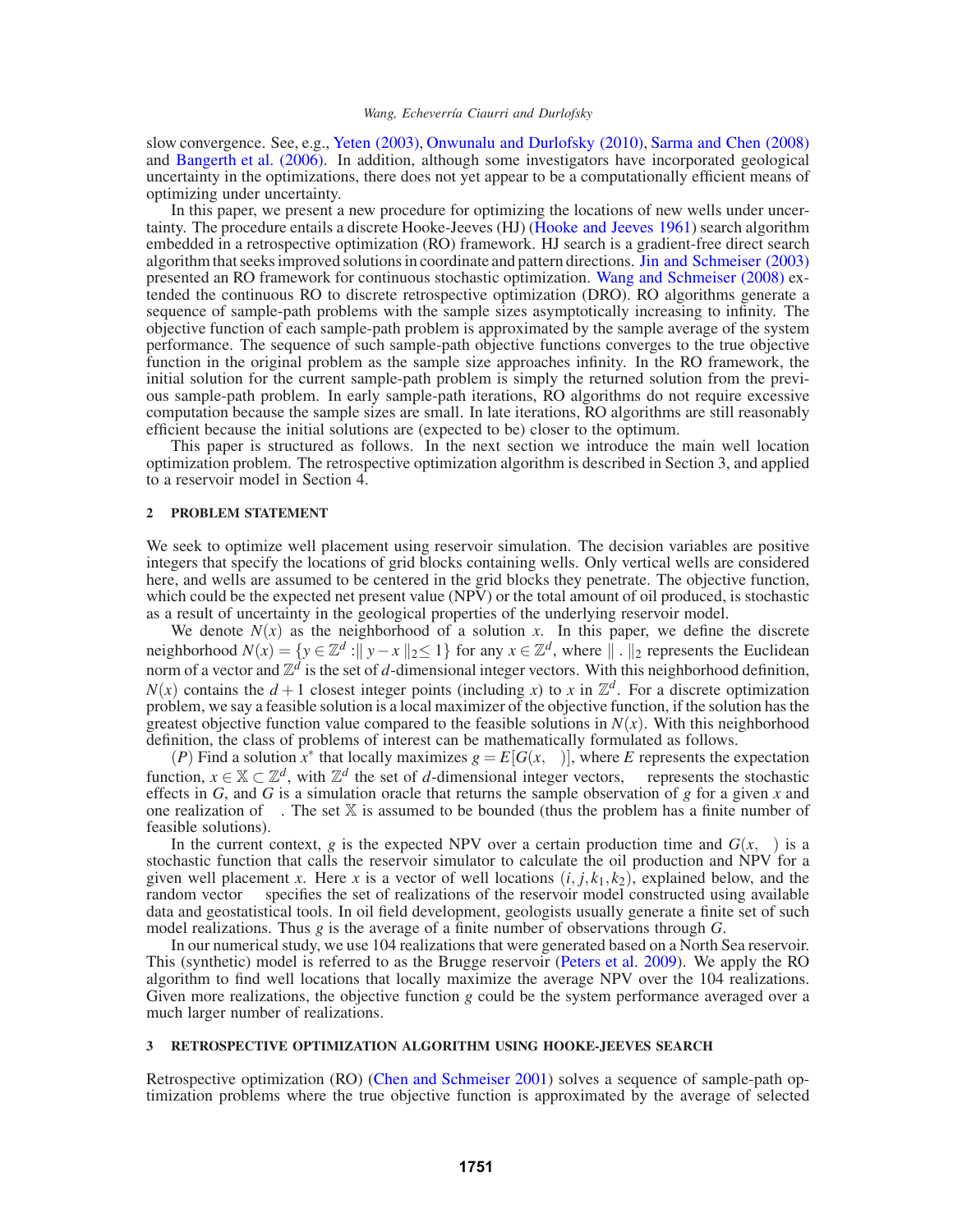samples. We present an RO algorithm using the Hooke-Jeeves search (ROHJ) as the deterministic optimizer for all constructed sample-path problems. The ROHJ algorithm is described as follows.

*Given:* a bounded feasible region X, an initial solution  $x_0 \in X$ , a simulation oracle *G*, an increasing sequence of sample sizes  $m_1, m_2, \ldots$ , a sequence of stochastic inputs  $\xi_1, \xi_2, \ldots$ , and a sequence of the initial step sizes  $s_1, s_2, \ldots$  for the HJ algorithm.

*Return:* A local maximizer *x*<sup>∗</sup> of *g*.

|  |  |  | Algorithm 1 Retrospective optimization using Hooke-Jeeves search. |
|--|--|--|-------------------------------------------------------------------|
|  |  |  |                                                                   |

1: **for**  $k = 1, 2, ...$  **do** 2:  $x_k = HJ(x_{k-1}, m_k, \xi_k, s_k, \mathbb{X})$ 3: **end for**

The RO framework first generates a sequence of sample-path problems  $P_k$ ,  $k = 1, 2, \ldots$  As  $k$ increases, the problem  $P_k$  approaches the true problem  $P$ . ROHJ is a specific implementation of RO algorithms that uses HJ direct search as the deterministic optimization tool for every samplepath problem  $P_k$ . Within the  $k^{th}$  sample-path iteration, HJ solves  $P_k$  for a local optimizer  $x_k$  of  $\overline{G}(x, m_k, \xi_k) = \frac{1}{m_k} \sum_{i=1}^{m_k} G(x, \omega_i)$ , where  $m_k$  is the sample size and  $\xi_k = (\omega_1, \omega_2, \dots, \omega_{m_k})$  are the  $m_k$ random inputs for  $P_k$ . If *g* is the average over an infinite sample population, then as  $k \to \infty$  the sample-path solution  $x_k$  asymptotically approaches a local maximizer  $x^*$  of  $g$  (Kleywegt et al. 2001). If *g* is the mean over a finite population, then  $x_K$  is a local maximizer of *g* returned from the  $K^{th}$ sample-path problem, where  $\xi_K$  samples the whole population.

The feasible region X for well location optimization problems is mainly constrained by the reservoir boundary. This particular structure of the feasible region allows some pattern search algorithms, such as HJ, to perform well. In our numerical experiments, we have observed that HJ efficiently finds local optimizers  $x_k$  for every  $P_k$ , and eventually a better solution to the original problem  $P$ .

HJ is a standard implementation of the Hooke-Jeeves direct search modified for integer optimization. The sample average  $\overline{G}(x, m, \xi)$  is calculated through the reservoir simulation *G* for any feasible solution *x*, where the sample size *m* specifies the number of model realizations and  $\xi$  defines these *m* realizations of the reservoir model. We denote the *d*-dimensional unit vector  $e_j = \{0, 0, \ldots, 1, \ldots, 0\}$  with the  $j^{th}$ component being 1. Such a unit vector  $e_j$  represents the  $j<sup>th</sup>$  coordinate direction and is iteratively used by the exploratory search in HJ. As a discrete search algorithm, HJ restricts the step sizes to be positive integers. The sequence of step sizes *s* for every  $P_k$  is a geometric sequence (rounded to be integers) with the common ratio  $1/2$ . When the search approaches a local optimizer, HJ shrinks its search region by reducing the step size  $s$  until  $s = 1$ , when a local optimizer is returned.

As presented in Algorithm 2, HJ is simply a loop of direct search (gradient-free optimization) that alternates an exploratory search and a pattern move. The exploratory (coordinate-wise) search in HJ returns the best solution within local regions. When the step size reaches one, if the exploratory search evaluates the solutions in the neighborhood  $N(x)$  of the current candidate solution x and finds no improvement, then a local maximizer is returned. The pattern move follows the direction from the previous exploratory search and jumps to a (hopefully) better solution. When HJ finds an infeasible solution, the Project function projects the solution back to X. Depending on X, the Project function can be a simple component-wise projection onto the boundary of  $X$  or it can involve nonlinear constraints, such as well-to-well distance constraints.

Given a finite  $\mathbb{X}$ , HJ always finds a local optimum in finite computing time for every  $P_k$ , which ensures the termination and convergence of HJ. The finite solution time for every  $P_k$ , in turn, guarantees the local convergence of ROHJ.

The HJ algorithm is described as follows.

*Given:* A feasible integer region X, initial solution  $x_0 \in X$ , initial integer step size  $s \ge 1$ , a vector of random inputs  $\xi$ , and the sample size *m*.

*Find:* A local maximizer  $x^*$  of  $\overline{G}(x, m, \xi)$  over X.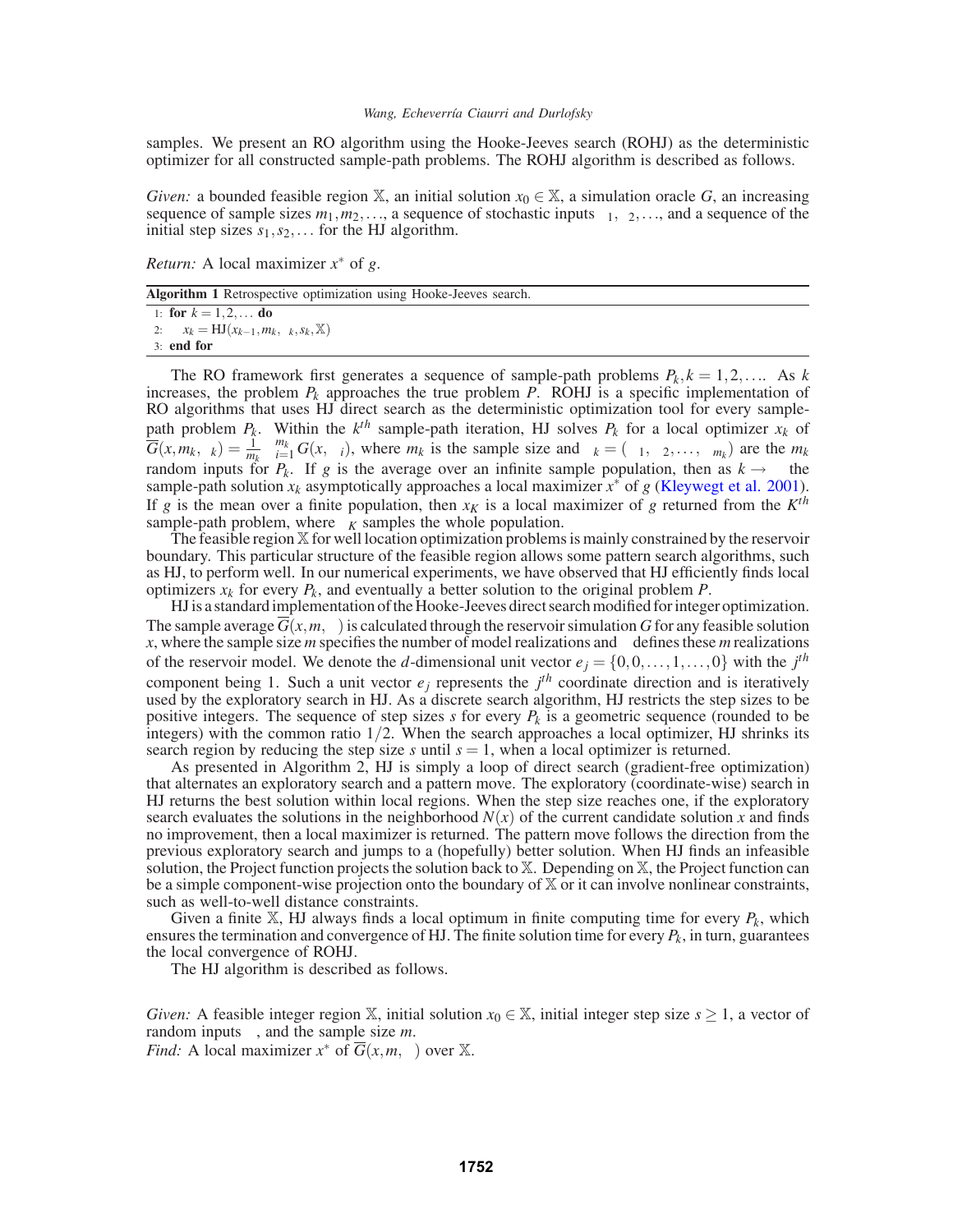*Wang, Echeverría Ciaurri and Durlofsky* 

| <b>Algorithm 2</b> Hooke-Jeeves Search.                              |  |  |  |  |  |  |
|----------------------------------------------------------------------|--|--|--|--|--|--|
| 1:<br>$k=0$                                                          |  |  |  |  |  |  |
| Call oracle to calculate $\overline{G}(x_k, m, \xi)$<br>2:           |  |  |  |  |  |  |
| while $s \geq 1$ do<br>3:                                            |  |  |  |  |  |  |
| $k = k + 1$<br>4:                                                    |  |  |  |  |  |  |
| 5:<br>$x_k = x_{k-1}$                                                |  |  |  |  |  |  |
| 6:<br>$x_{base} = x_{k-1}$                                           |  |  |  |  |  |  |
| <b>for</b> $j = 1, 2, , d$ <b>do</b><br>7:                           |  |  |  |  |  |  |
| $x = x_{base} + s \times e_i$<br>8:                                  |  |  |  |  |  |  |
| if $x \notin \mathbb{X}$ then<br>9:                                  |  |  |  |  |  |  |
| Project $(x)$<br>10:                                                 |  |  |  |  |  |  |
| end if<br>11:                                                        |  |  |  |  |  |  |
| Call oracle to calculate $G(x, m, \xi)$<br>12:                       |  |  |  |  |  |  |
| if $\overline{G}(x,m,\xi) > \overline{G}(x_k,m,\xi)$ then<br>13:     |  |  |  |  |  |  |
| $x_k = x$<br>14:                                                     |  |  |  |  |  |  |
| 15:<br>$x_{base} = x$                                                |  |  |  |  |  |  |
| else<br>16:                                                          |  |  |  |  |  |  |
| 17:<br>$x = x_{base} - s \times e_i$                                 |  |  |  |  |  |  |
| if $x \notin \mathbb{X}$ then<br>18:                                 |  |  |  |  |  |  |
| Project $(x)$<br>19:                                                 |  |  |  |  |  |  |
| end if<br>20:                                                        |  |  |  |  |  |  |
| Call oracle to calculate $\overline{G}(x, m, \xi)$<br>21:            |  |  |  |  |  |  |
| if $\overline{G}(x,m,\xi) > \overline{G}(x_k,m,\xi)$ then<br>22:     |  |  |  |  |  |  |
| 23:<br>$x_k = x$                                                     |  |  |  |  |  |  |
| 24:<br>$x_{base} = x$                                                |  |  |  |  |  |  |
| end if<br>25:                                                        |  |  |  |  |  |  |
| end if<br>26:                                                        |  |  |  |  |  |  |
| end for<br>27:                                                       |  |  |  |  |  |  |
| if $x_k \neq x_{k-1}$ then<br>28:                                    |  |  |  |  |  |  |
| $x = 2x_k - x_{k-1}$<br>29:                                          |  |  |  |  |  |  |
| Call oracle to calculate $\overline{G}(x, m, \xi)$<br>30:            |  |  |  |  |  |  |
| if $\overline{G}(x, m, \xi) > \overline{G}(x_k, m, \xi)$ then<br>31: |  |  |  |  |  |  |
| 32:<br>$x_k = x$                                                     |  |  |  |  |  |  |
| end if<br>33:                                                        |  |  |  |  |  |  |
| else<br>34:                                                          |  |  |  |  |  |  |
| $s = floor(s/2)$<br>35:                                              |  |  |  |  |  |  |
| end if<br>36:                                                        |  |  |  |  |  |  |
| end while<br>37:                                                     |  |  |  |  |  |  |

### **4 NUMERICAL EXPERIMENT USING RETROSPECTIVE OPTIMIZATION**

We now seek to determine the location of five new production wells in the Brugge field model (Peters et al. 2009) under uncertainty. The three-dimensional reservoir model for all realizations consists of  $139 \times 48 \times 9$  (total of 60,048) grid blocks, with each block of dimensions 100 m  $\times$  100 m  $\times$ 6 m. The model has five existing vertical water injection wells that fully penetrate the reservoir. Water injection is performed to maintain reservoir pressure and to sweep the oil toward production wells. The total production time is 30 years. Figure 1 shows one realization of oil saturation (saturation in this context is equivalent to volume fraction; the oil and water saturations sum to one) in the field before production.

The objective is to determine the optimal location of the five new production wells. This includes the areal  $(i, j)$  locations of each well and the completion interval  $(k_1, k_2)$ , which defines the vertical block locations  $k_1$  to  $k_2$ , with  $k_1 \leq k_2$ , over which the well is open to flow. Thus the total number of optimization variables for this problem is 20 (4 variables per well).

We now discuss the stochastic nature of the problem. In the general case, many aspects of the reservoir model are uncertain. Key uncertainties include the type of geological depositional system and associated parameters, the presence and location of large-scale faults and fractures, and the spatial correlation structure of rock properties such as porosity and permeability. The parameters quantifying the efficiency of the displacement of oil by the injected water (e.g., residual oil saturation, endpoint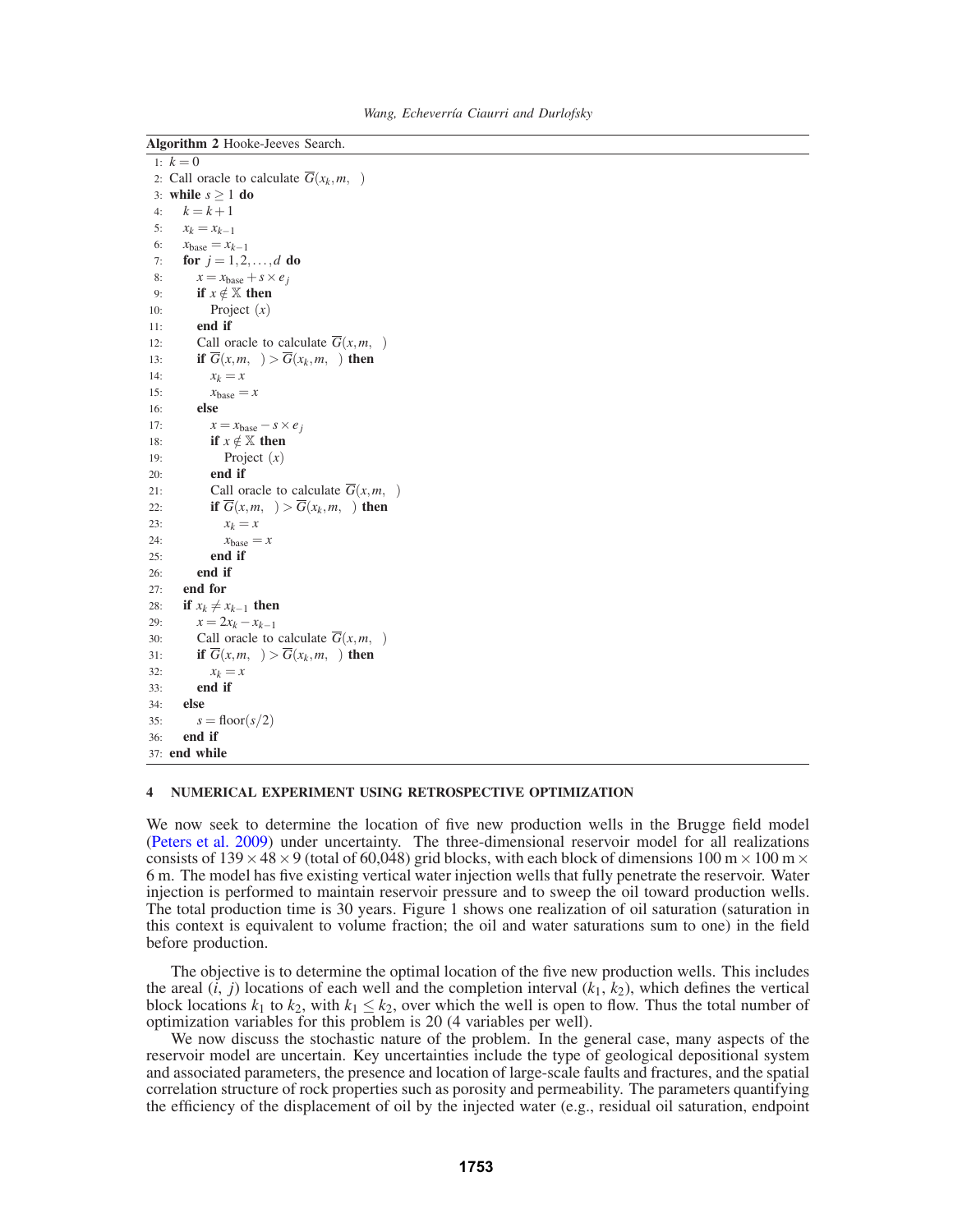*Wang, Echeverr´ıa Ciaurri and Durlofsky*



Figure 1: One realization of oil saturation in the Brugge model.

relative permeabilities), as well as the depth of the oil-water contact, can also be uncertain. In an attempt to account for these and other uncertainties, multiple realizations of the reservoir model are constructed. Depending on the number and ranges of the parameters considered, there can be tens, hundreds or thousands of model realizations. Predicted reservoir performance is then reported in terms of expected values and cumulative distribution functions for essential quantities such as oil production rate as a function of time.

In the example considered here, the uncertainty parameter  $\omega$  includes the depth of the oil-water contact and various other geological model properties (including porosity and permeability). The 104 available realizations are assumed to be equiprobable and to adequately represent uncertainty. In a comprehensive (practical) study, it is quite possible that a larger number of uncertain parameters, and thus a larger number of realizations, would be included.

The objective function *g* is the expected total NPV for 30 years of production over the 104 realizations of the reservoir model. The objective function is thus defined as:

$$
g = \frac{1}{104} \sum_{j=1}^{104} \left[ \sum_{i=1}^{30} \frac{p_o q_{i,j}^o - p_{w_1} q_{i,j}^{w_1} - p_{w_2} q_{i,j}^{w_2}}{(1+\lambda)^i} \right],
$$

where  $p_o$  is oil price (\$80/bbl),  $p_{w_1}$  and  $p_{w_2}$  are the water production and injection costs (both taken to be \$5/bbl),  $\lambda = 0.0234$  is the yearly discount rate,  $q_{i,j}^o$ ,  $q_{i,j}^{w_1}$  and  $q_{i,j}^{w_2}$  are the oil and water production rates and the water injection rate, respectively, for the *i th* year and the *j th* model realization. The rates are all in units of bbl/year. Water production is a cost because equipment and energy are required to produce, separate, and dispose of water. We use the ECLIPSE<sup>TM</sup> reservoir simulator in this study. One call of *G* gives one observation of the production quantities  $q_{i,j}^o, q_{i,j}^{w_1}, q_{i,j}^{w_2}, i = 1, 2, ..., 30$ , given an *x* and  $\omega_i$ , which in turn provides one observation of *g*. It takes about 7 minutes to complete a simulation run of *G* for a single realization of the model, running on a Windows PC with a 2.66Ghz CPU and 1.95G of RAM.

Our ROHJ implementation for the Brugge case generates five sample-path problems. The sequence of sample sizes  $\{1,5,16,21,104\}$  is used for sample-path problems  $P_k$ ,  $k = 1, \ldots, 5$ , respectively. The realizations 1, 2-6, 7-22, 23-43, 1-104 are selected for  $\bar{P}_k$ ,  $k = 1, \ldots, 5$ , respectively. The first four sample-path problems have independent samples (no common realizations) from the sample population of 104 realizations, while the last problem*P*<sup>5</sup> includes all 104 realizations. The last sample-path problem is the true problem *P*. These problem parameters were chosen heuristically based on the available number of realizations.

Figure 2 shows five performance curves for the ROHJ algorithm for this problem. Each curve represents the search progress for one sample-path problem  $P_k$  (with associated cost function  $\overline{G}(x, m_k, \xi_k)$ ). Where a given curve is only partially plotted, the remainder of the curve is flat. We plot the best current solution, so the curves are monotonic in the objective function value for all  $P_k$ . The first curve involving realization 1 is steep because the given initial solution  $x_0$  (based on heuristics) is much worse than the returned solution from  $P_1$ . The curve for  $P_3$  is below all the others, but this does not necessarily imply that the solutions visited in  $P_3$  are worse solutions compared to the solutions in  $P_1$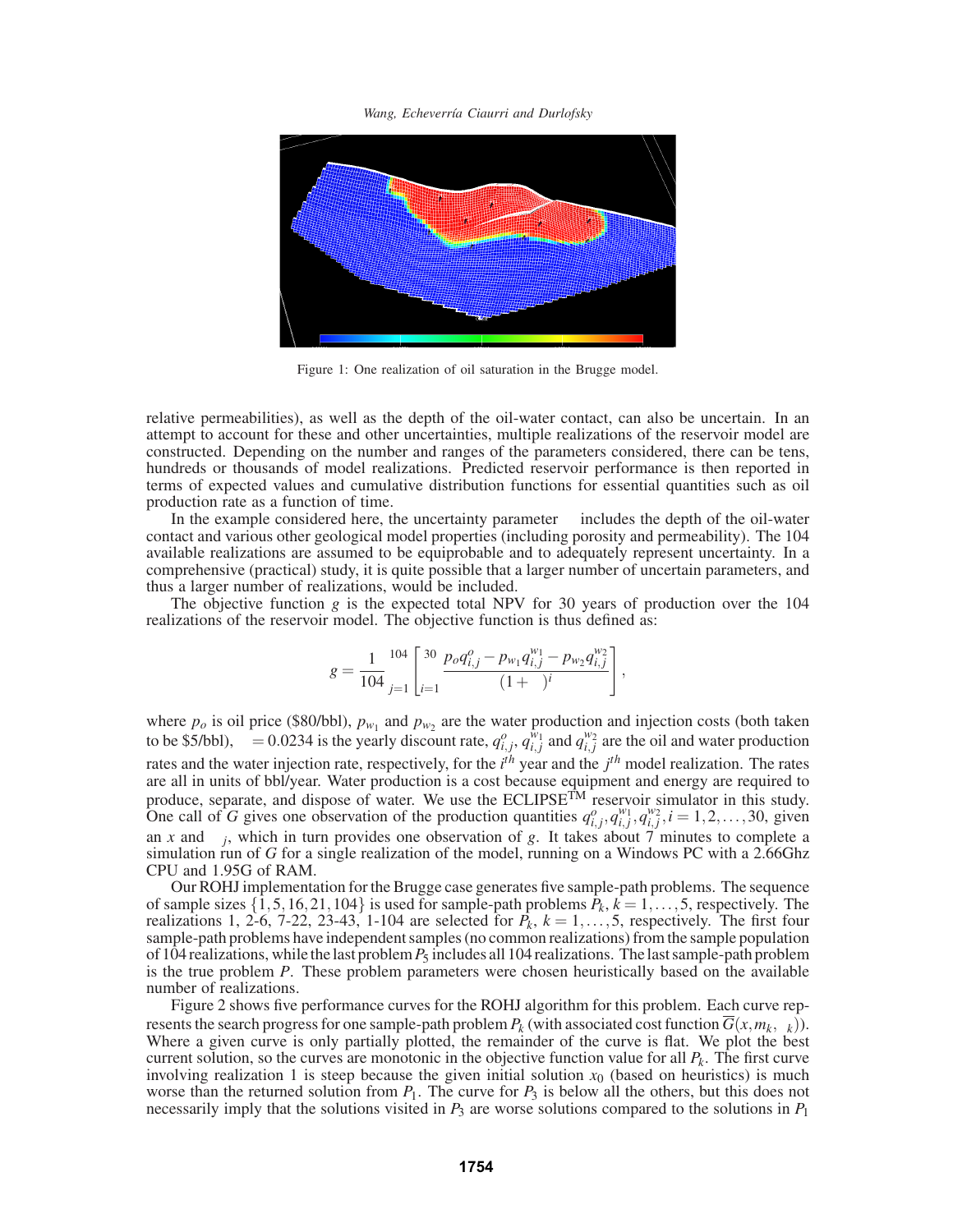#### *Wang, Echeverría Ciaurri and Durlofsky*

and  $P_2$  in terms of the true objective function values of  $g$ . It is simply the case that the realizations in *P*<sub>3</sub> yield low values of  $\overline{G}(x, m_3, \xi_3)$ , as is evident in Figure 3, discussed next.



Figure 2: Performance of ROHJ for the Brugge well location problem.

We now assess the solution quality for all five sample-path problems by simulating the initial solution and the five returned solutions with all 104 realizations. Figure 3 shows that all retrospective solutions lead to improvements in *g* except for the last one. For each solution, the box and (red) bars represent the minimum, quartiles, and the maximum NPV among the 104 observations. The (green) bar in the middle of the box is the sample mean over the 104 observations. In the last sample-path *P*5, the starting solution is indeed a local optimum of *g*, thus no further improvement can be achieved. The final solution returned from *P*<sup>5</sup> yields more than a 70% increase in the average NPV over the initial solution (from \$5.8 billion to \$10.1 billion). In this particular case, RO saves about 75% of the simulations that would be required if we solved *P* using HJ search with all 104 realizations, assuming that HJ solves *P* by evaluating around 200 solutions (as is required for  $P_1$  – see Figure 2), given the same initial solution  $x_0$ . Finally, we compare the oil production rates between the initial solution and final solution (returned from  $P_5$ ) over the 30 years of production. Figure 4 shows that, for the first model realization, the optimal solution provides significant improvement in the production rates through all of the production time. Overall we can conclude that ROHJ is quite effective for this problem.

## **5 CONCLUDING REMARKS**

In this work we implemented a retrospective optimization algorithm using Hooke-Jeeves direct search (ROHJ) for bounded stochastic discrete systems. The promising results for our target application – optimizing the placement of oil wells in a medium-sized realistic model under uncertainty – suggest that ROHJ can be used for this class of problems to provide significant improvement in net present value. Future work will include algorithm convergence analysis and performance comparisons with other methods.

## **ACKNOWLEDGMENTS**

The authors thank Alberto Cominelli and Andrea Luigi Lamberti of Eni S.p.A. for their valuable comments and suggestions. This research was financially supported by Eni S.p.A.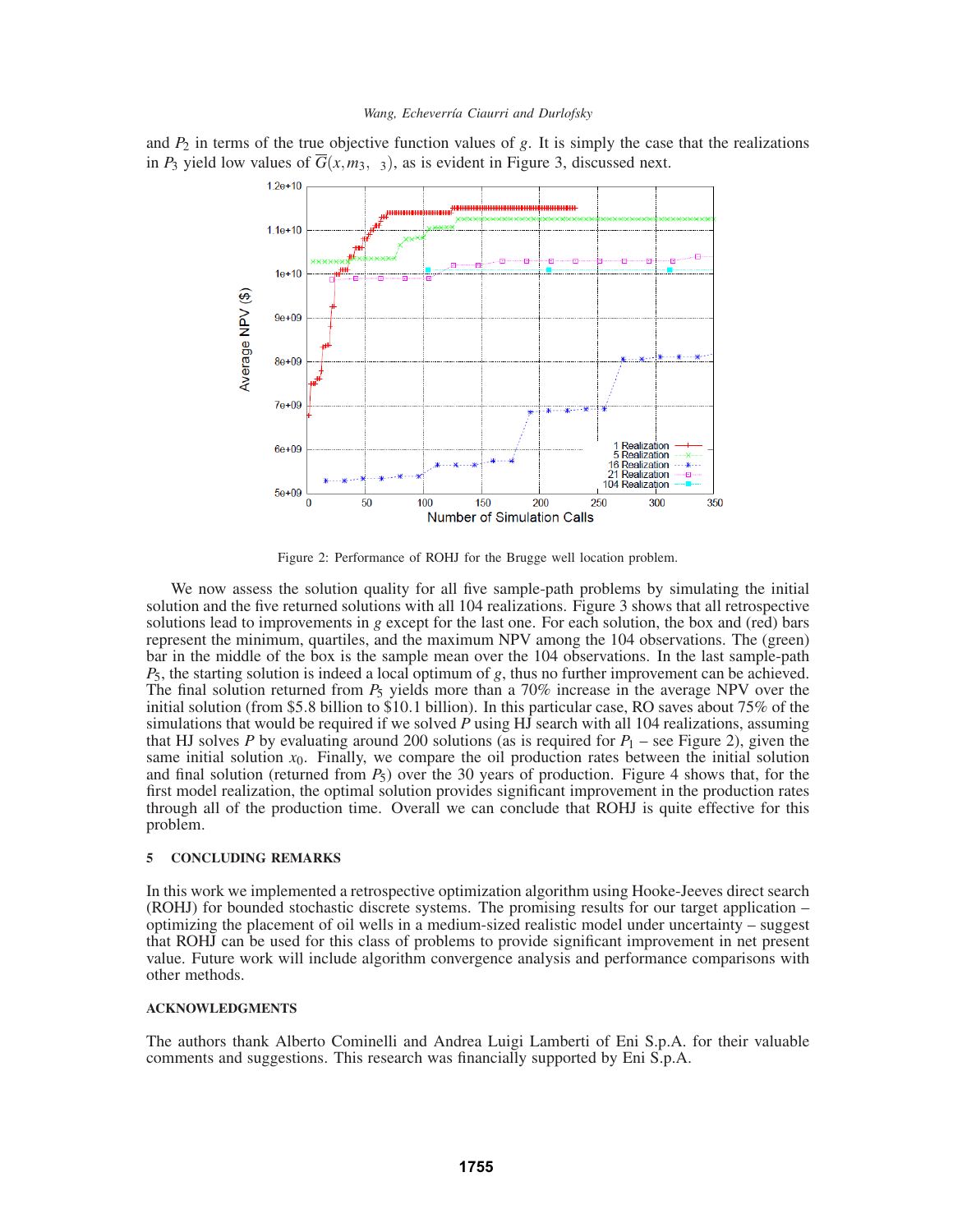*Wang, Echeverr´ıa Ciaurri and Durlofsky*



Figure 3: ROHJ solutions for the Brugge well location problem.



Figure 4: Comparison of oil production rate for realization 1.

## **REFERENCES**

Bangerth, W., H. Klie, M. F. Wheeler, P. L. Stoffa, and M. K. Sen. 2006. On optimization algorithms for the reservoir oil well placement problem. *Computational Geosciences* 10:303–319.

Chen, H., and B. W. Schmeiser. 2001. Stochastic root finding via retrospective approximation. *IIE Transactions* 33:259–275.